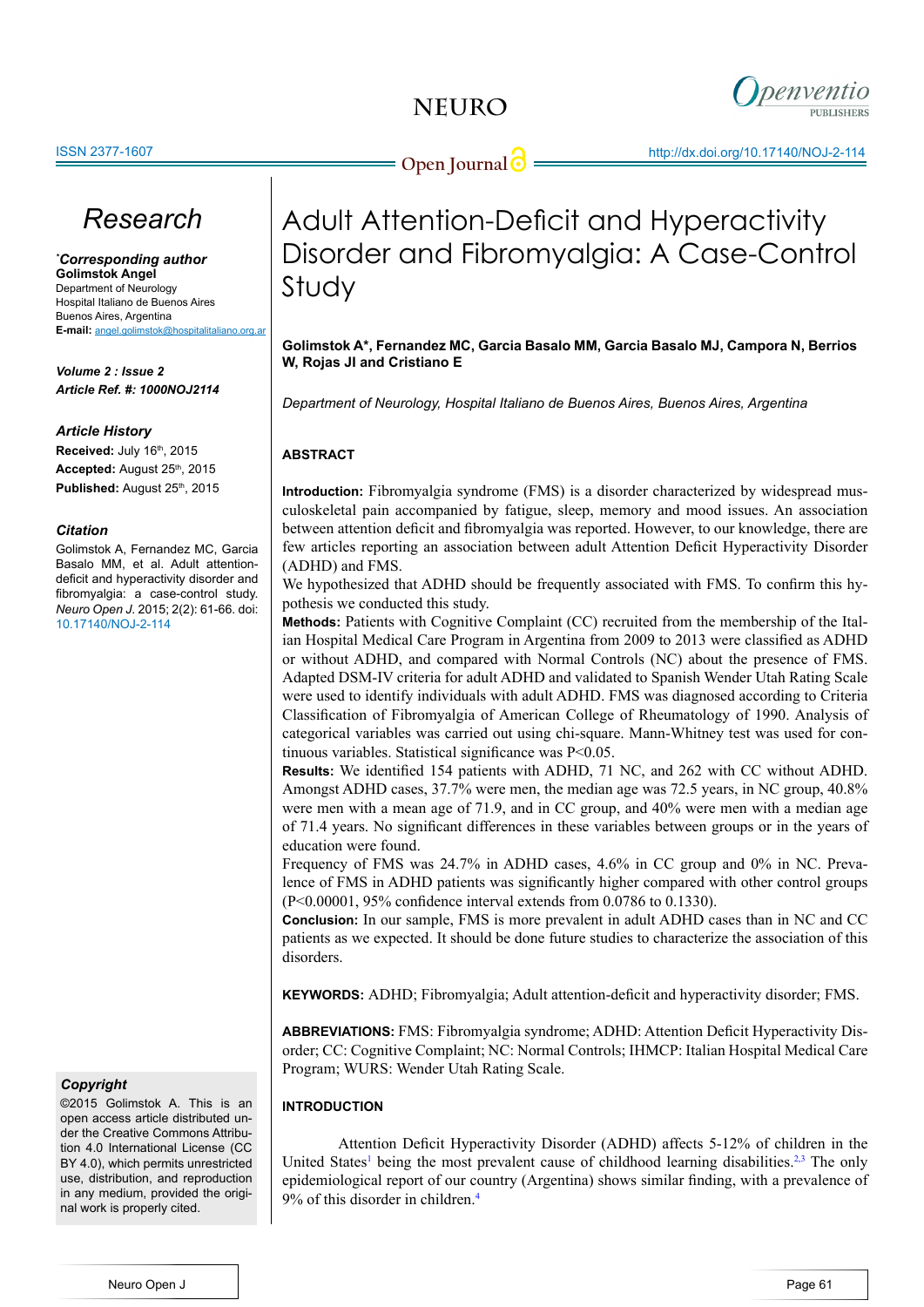

**Open Journal**  $\bigcirc$  **http://dx.doi.org/10.17140/NOJ-2-114** 

This disorder is characterized by symptoms of inattention, hyperactivity, and impulsivity. These characteristics persist into adulthood.<sup>[5,6](#page-3-3)</sup> Unfortunately, there are very few epidemiological studies in adulthood and this disorder is usually underdiagnosed.[7](#page-4-0) However, in recent years, there are some reports about this disorder comorbidities.<sup>[8](#page-4-1)</sup>

Fibromyalgia syndrome (FMS) is the second most common disorder, after osteoarthritis, observed by rheumatologists. It's a chronic, and debilitating disorder that impair the quality of life of 2-4% of the population, with 9:1 female-to-male incidence ratio.<sup>[9](#page-4-2)</sup> The defining symptoms of FMS include chronic widespread pain, intense pain in response to tactile pressure (allodynia), prolonged muscle spasms, weakness in the limbs, nerve pain, muscle twitching, palpitations and diffuse tenderness, along with fatigue, sleep disturbance and cognitive impairments. These impairments affect short and long- term memory, short-term memory consolidation, speed of information processing, and include reduced attention span and limited multi-tasking performance as well.<sup>[10-12](#page-4-3)</sup>

The profile of cognitive symptoms in FMS and ADHD is very similar, and ADHD is commonly mistaken with anxiety, depression and other behavioral disorders<sup>13</sup> which are comorbidities of FMS.<sup>14,15</sup> FMS and ADHD are part of a family of related disorders known as affective spectrum disorders.<sup>[16](#page-4-6)</sup> These disorders share physiologic abnormalities and genetic risk factors that may be central to their etiology.[17](#page-4-7) One previous report showed an association between fibromyalgia and a polymorphism of the dopamine D4 receptor and its relationship to novelty seeking personality traits, which symptoms are very similar to ADHD.<sup>[18](#page-4-8)</sup> Furthermore, the polymorphism of the dopamine D4 receptor has been associated to ADHD in children and adulthood.[19](#page-4-9) Considering these investigations, in both disorders (FMS and ADHD), an overlap in clinical features and neurobiologic substrate was found. However, to our knowledge, there are few articles reporting an association between adult ADHD and FMS.<sup>[20-22](#page-4-10)</sup> Moreover, there is no case-control study of the association.

We hypothesized that both syndromes are associated. Since the cognitive deficit has been described in both entities, to confirm the hypothesis, we conducted this study, comparing a more elderly group with ADHD with another group of cognitive impairment from other causes, assuming that there may be even more cases of FMS than usual, in this kind of control group.

#### **METHODS**

#### **Participants**

This study was conducted at the Italian Hospital Medical Care Program (IHMCP) in Buenos Aires, Argentina with approval from the institutional Review a Board of the IHMCP research committee. Patients and controls were analyzed after informed consent was signed (a general approval for the release for medical records and data for use in this study). Patients with ADHD and controls were recruited from the membership of the IHMCP, a large prepaid health maintenance organization model. IHMCP provides comprehensive medical and health services through two medical center hospitals and 24 medical office buildings to over 140,000 members primarily located in the urban areas around the Autonomous City of Buenos Aires, Argentina. Approximately, 5-7% of the population in this geographic area is affiliated to the IHMCP. The IHMCP population characteristics are closely representative of the metropolitan population of the Autonomous City of Buenos Aires, as demonstrated by 2001 census data in a series of socioeconomic categories (Table 1).

|                         | <b>City of Buenos</b><br>Aires (%) | IHMCP (%) |  |  |  |
|-------------------------|------------------------------------|-----------|--|--|--|
| Socioeconomic level     |                                    |           |  |  |  |
| Upper                   | 10                                 | 5         |  |  |  |
| Upper middle            | 16                                 | 19.4      |  |  |  |
| Middle                  | 30                                 | 37.5      |  |  |  |
| Lower middle            | 21                                 | 25.6      |  |  |  |
| Lower                   | 17                                 | 12.5      |  |  |  |
| Total                   | 100                                | 100       |  |  |  |
| Ethnic origin           |                                    |           |  |  |  |
| Caucasian               | 92                                 | 95.5      |  |  |  |
| Asian                   | 4                                  | 2         |  |  |  |
| <b>African American</b> | 1                                  | 0.5       |  |  |  |
| Mestizos $(2)$          | 3                                  | 2         |  |  |  |
| Total                   | 100                                | 100       |  |  |  |

(\*)IHMCP: Italian Hospital Medical Care Program

(²)Mestizos: Spanish term used to designate people of mixed European and Amerindian ancestry living in the region of Latin America.

**Table 1:** Socioeconomic level and ethnic origin of inhabitants of the Autonomous City of Buenos Aires and IHMCP\* affiliates, based on the 2001 Argentinean census.

The period of the study was conducted from 2009 through 2013. The sample included two groups of subjects: Each participant was classified as adult ADHD on the basis of the DSM-IV criteria adapted for the identification of adult patients with ADHD and the validated to Spanish Wender Utah Rating Scale (WURS) were used as an instrument for retrospective di-agnosis of childhood ADHD<sup>[23,24](#page-4-11)</sup> to identify patients and controls with preceding ADHD during their adult life.

DSM-IV criteria and the Wender Utah Rating Scale have been successfully adapted for the identification of adult patients with ADHD and have been used in numerous studies in the past. $24,25$  To obtain a full diagnosis of adult ADHD, subjects were required to have the following criteria: (i) fully met the DSM-IV criteria for diagnosis of ADHD within the past years; (ii) described a chronic course of ADHD symptoms from adolescence to adulthood; and (iii) endorsed a mild to severe level of impairment attributed to those symptoms.

Participants were also provided with the validated to Spanish Wender Utah Rating Scale for retrospective diagnosis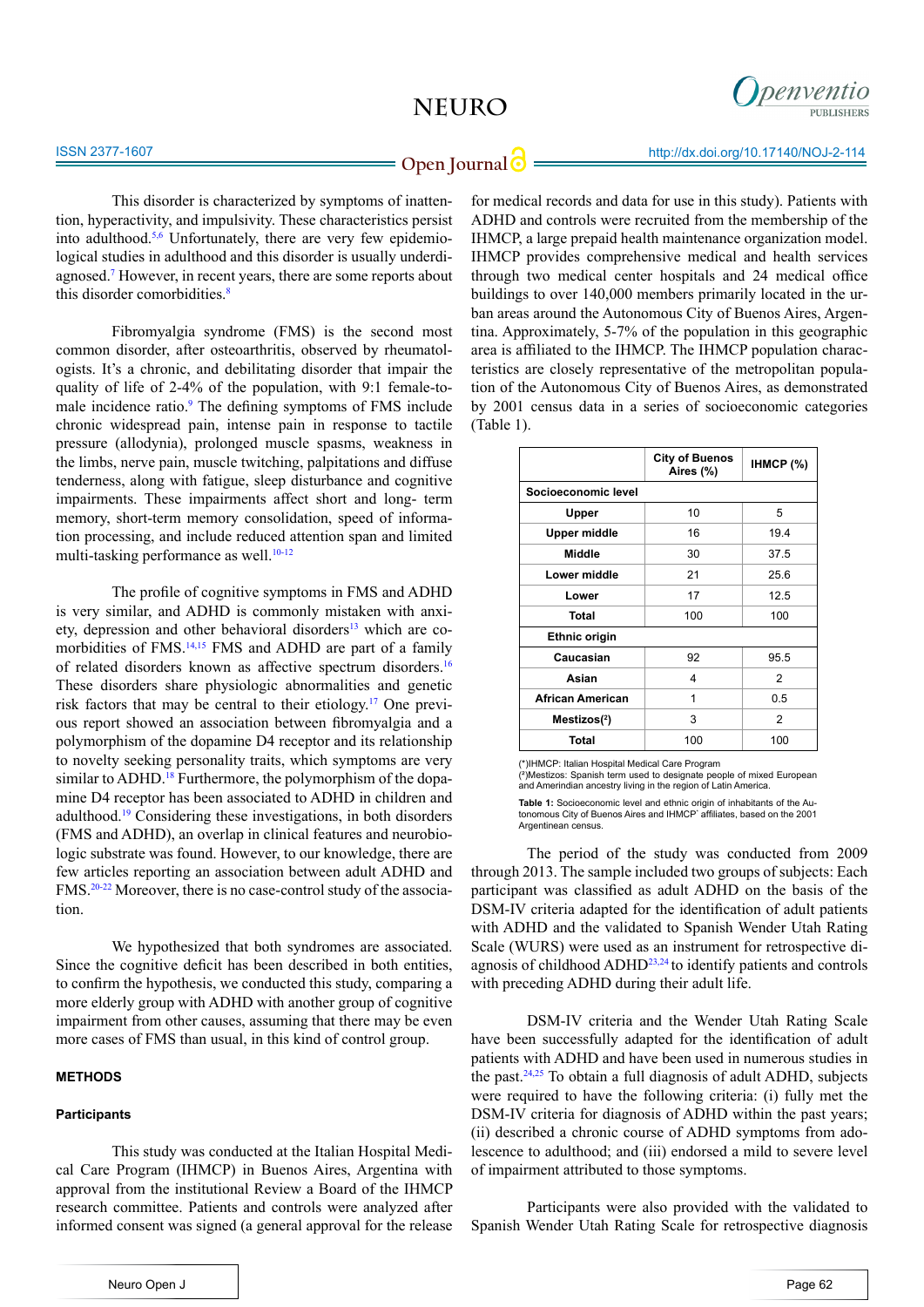of ADHD in childhood[.26](#page-4-13)

The validated to Spanish version scale comprises 25 items which are rated on a 5-point scale  $(0-4)$ .<sup>[26](#page-4-13)</sup> The total score ranges from 0 to 100. For the retrospective diagnosis of ADHD in childhood, the authors recommended a cutoff score of 32 or higher to obtain a sensibility of 91.5% and specificity of 90.8%, with a positive and negative predictive value of 81% and 96%. respectively, and a Cronbach co-efficient of 0.94. This cut-off score was used because it demonstrated the best behavior (ROC curve) of the validated scale.<sup>23</sup> Whenever possible, diagnosis was obtained from the patient and a direct informant who had known the patient for at least 10 years and had information obtained from a close relative who knew the patient in childhood.

To avoid other overlapped disorders, we considered as adult ADHD symptoms only those patients who presented symptoms that fully met the DSM-IV criteria for diagnosis of ADHD and who fulfilled the cutoff score of the Spanish Wender Utah Rating Scale of 32 points or higher during their infancy. For example, if a patient had ADHD symptoms in adult life but he/she did not remember if those symptoms were present during childhood, the patient was not considered as a positive case of ADHD symptoms.

Fibromyalgia was diagnosed according to the American College of Rheumatology 1990 Criteria for the Classification of Fibromyalgia.[27](#page-4-14) As these criteria don´t consider cognitive symptoms to diagnose FMS, they are suitable to search an association with ADHD.

Patients with ADHD and controls were matched as groups on a range of demographic variables to ensure comparability. All patients were evaluated and diagnosed by a trained neurologist. Routine clinical investigations were conducted to exclude other causes of cognitive impairment.

Patients were excluded if formal examination showed evidence of any other brain disorder or physical and/or mental illness sufficient to contribute considerably to the clinical picture. In all cases, we exclude those in which the consumption of psychotropic drugs or alcohol could be a potential confounder. Patient selection was strictly consecutive and included all the prevalent cases in the center who met previous criteria.

#### **Controls**

We included 2 groups of controls, one of them composed from those subjects volunteers of our database, living in the geographic area of residence of patients, with the same age and years of education range, subjects with cognitive complaints or impairment were excluded from this group. The same exclusion criteria that we applied in subjects were considered in controls as well. In another group, we included patients with cognitive complaints that didn't meet criteria for ADHD after underwent procedures to ascertainment of this disorder, previously described.

Controls were never duplicated. Records of potential controls were reviewed by a neurologist to exclude those controls in which the presence of any type of neurological disease was suspected before the year of inclusion in database. The list of the entire population from which potential controls were randomly drawn was provided by the record database system of the epidemiological center of the IHMCP, and control subjects were selected for cases using a statistical program.

#### **Procedure and Data Analysis**

The evaluation of cases and controls regarding the identification of ADHD using the DSM-IV criteria and the Wender Utah Rating Scale was performed by a trained neurologist unaware of the objective of the study. Only cases and controls fulfilling ADHD criteria by this kind of evaluation, were considered as positive exposure.

Raters who collected the information about ADHD symptom status were blind to the presence of FMS and control status. When the evaluation was completed, data were analyzed by an unblended neurologist aware of the objective of the study.

The presence of FMS was retrieved by a neurologist from the medical records. In all cases the diagnosis was made by a rheumatologist or an expert clinician in this field. Analysis was performed using Stata 8.0 version.

Analysis of differences in the frequency of categorical variables was carried out using the chi-square test. The Mann-Whitney test for independent samples was used for continuous variables. Statistical significance was set up at P<0.05.

#### **RESULTS**

We identified 154 patients fulfilling criteria for adult ADHD, 71 normal controls (NC), and 262 with cognitive complaint (CC) but without ADHD criteria. All patients authorized the use of their medical records for research. Age, sex and years of education of all groups were in Table 2.

|                                   | <b>ADHD</b>              | Cognitive<br>complaint (CC) | Normal<br>controls (NC)      |
|-----------------------------------|--------------------------|-----------------------------|------------------------------|
| N (patients)                      | 154                      | 262                         | 71                           |
| Gender, men (%)                   | 58(37.7)                 | 105(40)                     | 29(40.8)                     |
| Age, mean (years)                 | 72.5 (range<br>$60 - 83$ | 71.4 (range 60-86)          | 71.9 (range 60-<br>83 years) |
| <b>Education, mean</b><br>(years) | 10.7 (range<br>$3-18$    | 11.2 (range 3-18)           | $11.8$ (range<br>$3-18$      |

**Table 2:** Demographic and clinical data ADHD *vs.* cognitive complaint and normal controls.

There were no significant differences in these variables evaluated between the three groups.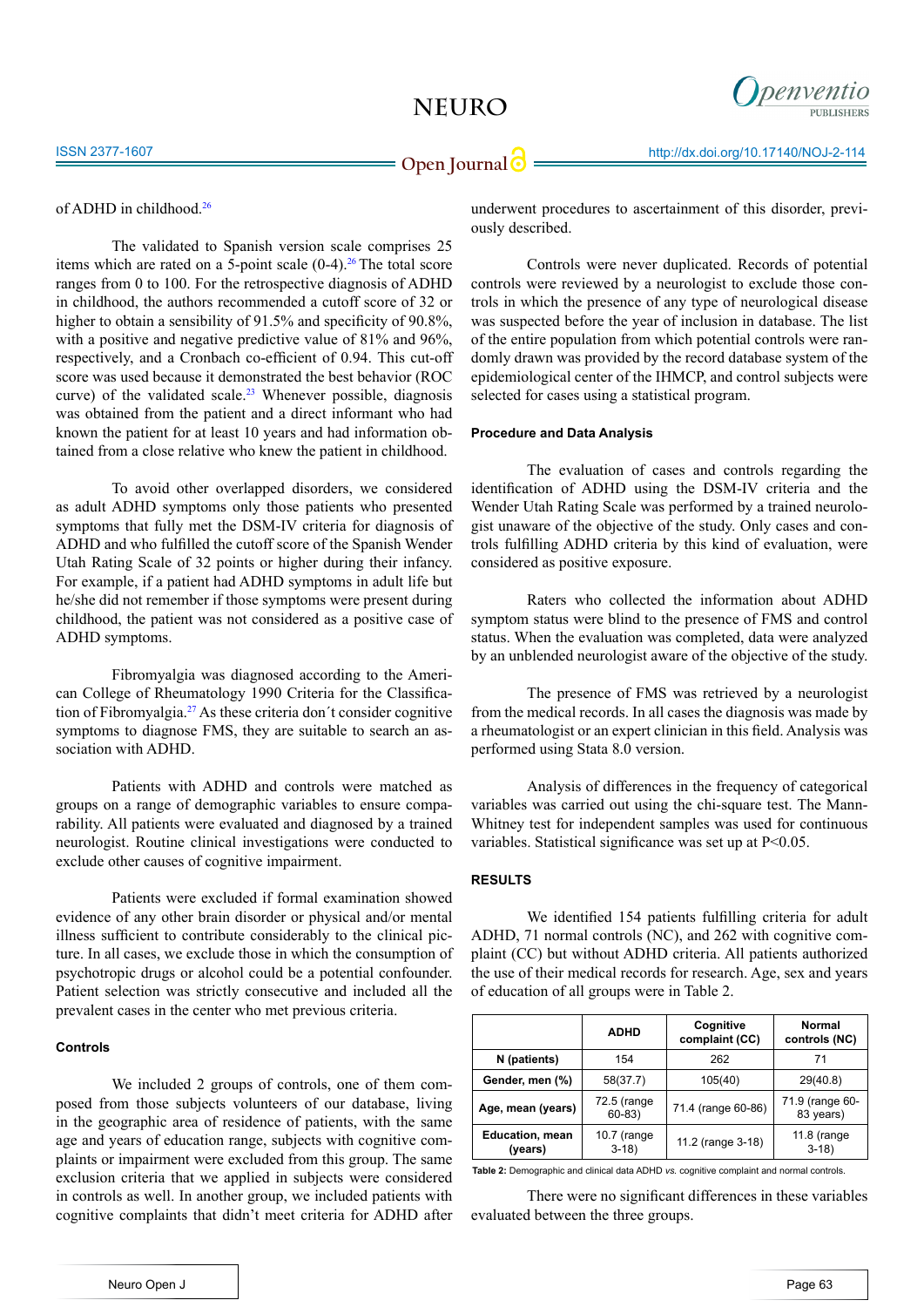

PURLISHER!

# **Open Journal**  $\bigcirc$  **http://dx.doi.org/10.17140/NOJ-2-114**

The frequency of FMS was 24.7% in ADHD cases  $(n=38)$ , 4.6%  $(n=12)$  in the CC group and 0%  $(n=0)$  in the NC group. The prevalence of FMS in ADHD cases was significantly higher when compared with the other control groups. The chisquare statistic is  $52.0227$  and P-Value is  $\leq 0.00001$ . The 95% confidence interval extends from 0.0786 to 0.1330 (Table 3). As expected, all the patients with FMS were females, except only one subject belonged to ADHD group.

|                   | ADHD N=154 | $CC$ N=262 | <b>NC N=71</b> |
|-------------------|------------|------------|----------------|
| <b>FMS (%)</b>    | 38(25)     | 12(4,5)    |                |
| <b>No FMS (%)</b> | 116(75)    | 250(95,5)  | 71(100%)       |

The chi-square statistic is 52.0227. The P-value is <0.00001. The result is significant at p<0.05. ADHD: Adult Attention-Deficit and Hyperactivity Disorder, CC: cognitive complaint, NC:

Normal Controls, FMS: Fibromyalgia Syndrome **Table 3:** Statistical findings in each group.

#### **DISCUSSION**

In this case-control study, we identified a higher prevalence of FMS, amongst patients with ADHD than in the normal control group and CC groups. To our knowledge, this is the first study that examined the frequency of FMS in adult ADHD in a case-control study. Furthermore, this study has considered only older adults with ADHD, allowing to determine a true association between FMS and ADHD without confusion with the cognitive disorders of FMS.

There are many previous reports about the features of cognitive disorders in FMS.28-34 Most of these studies suggested that people with FMS have cognitive dysfunction and are mainly affected more than one domain as attention, working memory and episodic memory.

Despite these findings, it seems that deficits in working memory and attentional tasks are more frequent than in other domains. The fact that these domains are affected in ADHD, showed the need to determine the true source of cognitive symptoms in FMS. The question is whether patients with FMS have cognitive disorders related to FMS itself, or this is secondary to ADHD, which seems to be a common comorbidity of FMS. Our study seemed to answer this question, because our results would show an association between both entities, and we didn't find this association with the CC group. Another interesting fact that supports an overlap between ADHD and FMS, is dysfunction in neurotransmitters in the central nervous system. It has found in FMS, a deficit in serotonin, noradrenaline and especially dopamine.[35-37](#page-5-0) Thus, an attenuation of dopamine synthesis and release might contribute to the cognitive dysfunction that is increasingly recognized as a critical aspect of the disorder.<sup>[37](#page-5-1)</sup> This latter dysfunction, coincidentally, have been linked to attention deficit in ADHD and it was reported previously that comorbidity between ADHD and FMS could be explained by both entities sharing a dopamine disorder, proposed as underlying pathophysiology.[18,19](#page-4-8) However, there are still few reports describing the characteristics of these dysfunctions, and future studies focused on different subtypes of pre- and postsynaptic receptors, in brain areas associated with cognition, are required. It has been proposed that these alterations in the neurotransmitters may be related to an impaired stress response due to dysfunction of the hypothalamic pituitary  $axis^{38}$  and may be triggered, according to emerging evidence, by adverse reactions to foods or food components.<sup>39</sup> An understanding of the interactive responses involved in the neuroendocrine-immunological network seems essential for a comprehension of the pathophysiology of ADHD and FM, and has been suggested to study in the future, the role of allergies as an important triggering event in each of the disorders.<sup>[39](#page-5-3)</sup>

The strength of this study was that we examined thoroughly a large group of patients and controls, including only older people. A weakness of our study was that we didn´t control these variables with other potential comorbidities such as depression, anxiety or personality disorders, that could be confounding factors.

Unfortunately, reliable biological tests to examine this hypothesis are lacking. Future studies should focus on the search for biomarkers that allow dopaminergic dysfunction be compared in these populations. Our findings should be confirmed by similar studies. If this confirmation will be achieved, treatments that have already been effective in ADHD could be used in clinical trials for FMS symptoms.

#### **CONFLICTS OF INTEREST**

Authors has nothing to disclose.

#### **REFERENCES**

<span id="page-3-0"></span>1. Faraone SV, Sergeant J, Gillberg C, Biederman J. The worldwide prevalence of ADHD: is it an American condition? *World Psychiatry.* 2003. 2(2): 104-113.

<span id="page-3-1"></span>2. Freitag CM, Rohde LA, Lempp T, Romanos M. Phenotypic and measurement influences on heritability estimates in childhood ADHD. *Eur Child Adolesc Psychiatry.* 19(3): 311-323. doi: [10.1007/s00787-010-0097-5](http://www.ncbi.nlm.nih.gov/pubmed/20213230)

3. Wilens TE, Spencer TJ. Understanding attention-deficit/ hyperactivity disorder from childhood to adulthood. *Postgrad Med.* 122(5): 97-109. doi: [10.3810/pgm.2010.09.2206](http://www.ncbi.nlm.nih.gov/pubmed/20861593)

<span id="page-3-2"></span>4. Michanie C, Kunst G, Margulies DS, Yakhkind A. Symptom prevalence of ADHD and ODD in a pediatric population in Argentina. *J Atten Disord.* 2007; 11 (3): 363-367. doi: [10.1177/1087054707299406](http://jad.sagepub.com/content/11/3/363.long)

<span id="page-3-3"></span>5. Weiss G, Hechtman L, Milroy T, Perlman T. Psychiatric status of hyperactives as adults: a controlled prospective 15-year follow-up of 63 hyperactive children. *J Am Acad Child Psychiatry.* 1985. 24(2): 211-220. doi: [10.1016/S0002-7138\(09\)60450-7](http://www.sciencedirect.com/science/article/pii/S0002713809604507)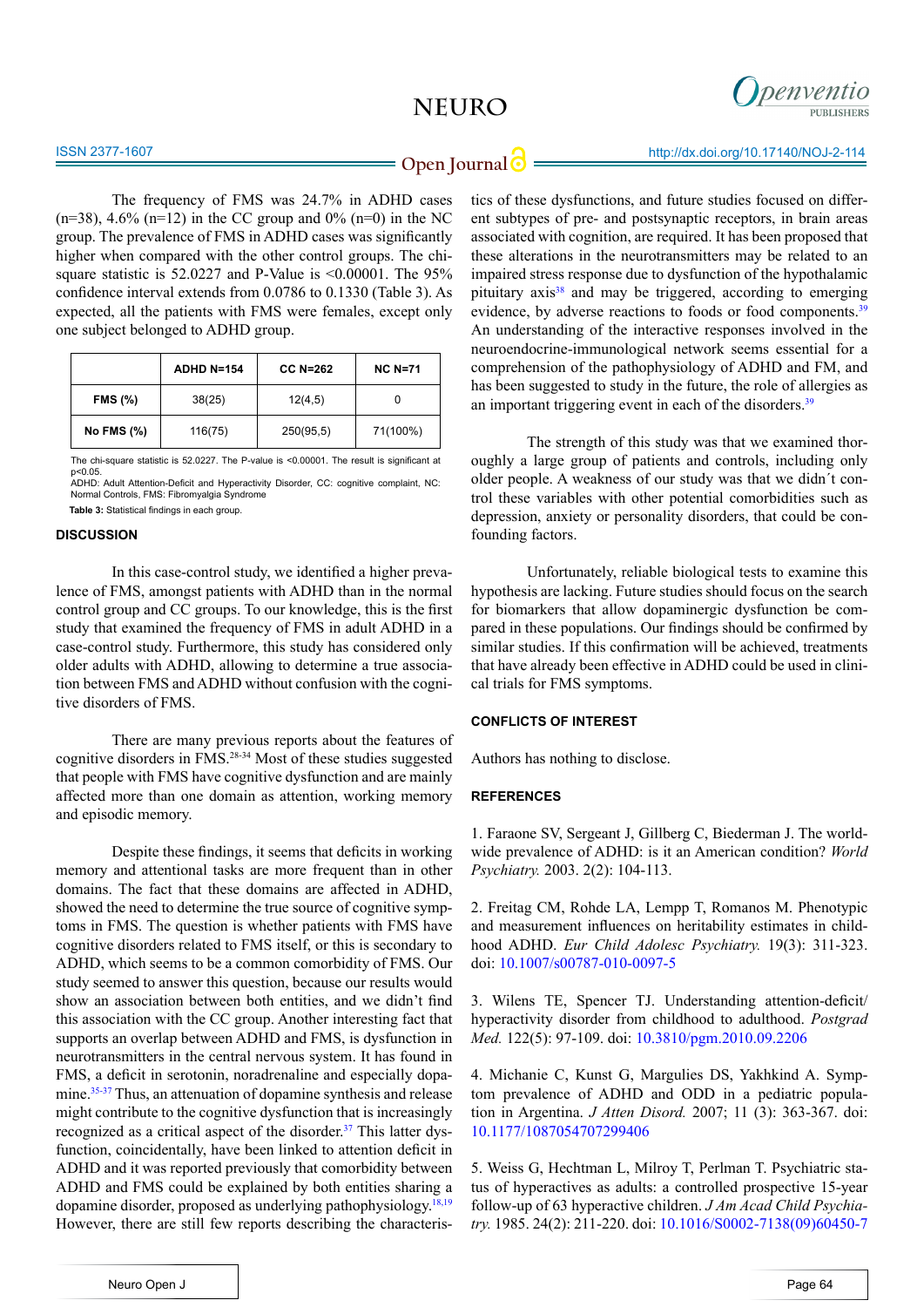

ISSN 2377-1607

6. Kessler RC, Adler LA, Barkley R, et al. Patterns and predictors of attention-deficit/hyperactivity disorder persistence into adulthood: results from the national comorbidity survey replication. *Biol Psychiatry.* 2005; 57(11): 1442-1451. doi: [10.1016/j.](http://www.ncbi.nlm.nih.gov/pmc/articles/PMC2847347/) [biopsych.2005.04.001](http://www.ncbi.nlm.nih.gov/pmc/articles/PMC2847347/)

<span id="page-4-0"></span>7. Kessler RC, Adler LA, Barkley R, et al. The prevalence and correlates of adult ADHD in the United States: results from the National Comorbidity Survey Replication. *Am J Psychiatry.* 2006; 163(4): 716-723. doi: [10.1176/appi.ajp.163.4.716](http://www.ncbi.nlm.nih.gov/pmc/articles/PMC2859678/)

<span id="page-4-1"></span>8. Barkley RA, Brown TE. Unrecognized attention-deficit/hyperactivity disorder in adults presenting with other psychiatric disorders. *CNS Spectr.* 2008; 13(11): 977-984.

<span id="page-4-2"></span>9. Clauw DJ, Arnold LM, McCarberg BH. The science of fibromyalgia. *Mayo Clin Proc.* 2011; 86(9): 907-911. doi: [10.4065/](http://www.ncbi.nlm.nih.gov/pubmed/21878603) [mcp.2011.0206](http://www.ncbi.nlm.nih.gov/pubmed/21878603)

<span id="page-4-3"></span>10. Veldhuijzen DS, Sondaal SF, Oosterman JM. Intact cognitive inhibition in patients with fibromyalgia but evidence of declined processing speed. *The Journal of Pain.* 2012; 13: 507-515. doi: [10.1016/j.jpain.2012.02.011](http://www.ncbi.nlm.nih.gov/pubmed/22564673)

11. Dick BD, Verrier MJ, Harker KT, Rashiq S. Disruption of cognitive function in fibromyalgia syndrome. *Pain.* 2008; 139: 610-616. doi: [10.1016/j.pain.2008.06.017](http://www.ncbi.nlm.nih.gov/pubmed/18691816)

12. Glass JM. Fibromyalgia and cognition. *J Clin Psychiatry.* 2008; 69(Suppl 2): 20-24.

<span id="page-4-4"></span>13. Golimstok A. [Risk factors for dementia with Lewy bodies:a](http://www.ncbi.nlm.nih.gov/pubmed/24733859)  [case-control study.](http://www.ncbi.nlm.nih.gov/pubmed/24733859) *Neurology.* 2014; 82(15): 1384-1385.

<span id="page-4-5"></span>14. Clauw DJ. [Fibromyalgia and Related Conditions.](http://www.ncbi.nlm.nih.gov/pubmed/25939940) *Mayo Clin Proc.* 2015; 90(5): 680-692. doi: [10.1016/j.mayocp.2015.03.014](http://www.mayoclinicproceedings.org/article/S0025-6196%2815%2900243-8/abstract)

15. Janssens KA, Zijlema WL, Joustra ML, Rosmalen JG. [Mood](http://www.ncbi.nlm.nih.gov/pubmed/25768845)  [and Anxiety Disorders in Chronic Fatigue Syndrome, Fibro](http://www.ncbi.nlm.nih.gov/pubmed/25768845)[myalgia, and Irritable Bowel Syndrome: Results from the Life](http://www.ncbi.nlm.nih.gov/pubmed/25768845)-[Lines Cohort Study.](http://www.ncbi.nlm.nih.gov/pubmed/25768845) *Psychosom Med.* 2015; 77(4): 449-457. doi: [10.1097/PSY.0000000000000161](http://www.ncbi.nlm.nih.gov/pubmed/25768845)

<span id="page-4-6"></span>16. Hudson JI, Mangweth B, Pope HG Jr, et al. Family study of affective spectrum disorder. *Arch Gen Psychiatry.* 2003; 60: 170-177. doi: [10.1001/archpsyc.60.2.170](http://archpsyc.jamanetwork.com/article.aspx%3Farticleid%3D207153)

<span id="page-4-7"></span>17. Hudson JI, Arnold LM, Keck PE Jr, et al. Family study of fibromyalgia and affective spectrum disorder. *Biol Psychiatry.*  2004; 56: 884-891. doi: [10.1016/j.biopsych.2004.08.009](http://www.biologicalpsychiatryjournal.com/article/S0006-3223%2804%2900895-9/abstract)

<span id="page-4-8"></span>18. Buskila D, Cohen H, Neumann L, Ebstein RP. An association between fibromyalgia and the dopamine D4 receptor exon III repeat polymorphism and relationship to novelty seeking personality traits. *Mol Psychiatry.* 2004; 9: 730-731. doi: [10.1038/](http://www.nature.com/mp/journal/v9/n8/full/4001506a.html)

#### [sj.mp.4001506](http://www.nature.com/mp/journal/v9/n8/full/4001506a.html)

<span id="page-4-9"></span>19. Barkley RA, Smith KM, Fischer M, Navia B. An examination of the behavioral and neuropsychological correlates of three ADHD candidate gene polymorphisms (DRD4 7+, DBH TaqI A2, and DAT1 40 bp VNTR) in hyperactive and normal children followed to adulthood. *Am J Med Genet B.* 2006; 141: 487-498. doi: [10.1002/ajmg.b.30326](http://onlinelibrary.wiley.com/doi/10.1002/ajmg.b.30326/abstract)

<span id="page-4-10"></span>20. Derksen MT, Vreeling MJ, Tchetverikov I. High frequency of adult attention deficit hyperactivity disorder among fibromyalgia patients in the Netherlands: should a systematic collaboration between rheumatologists and psychiatrists be sought? *Clin Exp Rheumatol.* 2015; 33(1 Suppl 88): S141.

21. Reyero F, Ponce G, Rodriguez-Jimenez R, et al. High frequency of childhood ADHD history in women with fibromyalgia. *Eur Psychiatry.* 2011; 26(8): 482-483. doi: [10.1016/j.eurp](http://www.ncbi.nlm.nih.gov/pubmed/20620028)[sy.2010.03.012](http://www.ncbi.nlm.nih.gov/pubmed/20620028) 

22. Young JL, Redmond JC. Fibromyalgia, chronic fatigue, and adult attention deficit hyperactivity disorder in the adult: a case study. *Psychopharmacol Bull.* 2007; 40(1): 118-126.

<span id="page-4-11"></span>23. Golimstok A, Rojas JI, Romano M, Zurru MC, Doctorovich D, Cristiano E. Previous adult attention-deficit and hyperactivity disorder symptoms and risk of dementia with Lewy bodies: a case-control study. *Eur J Neurol.* 18(1): 78-84. doi: [10.1111/j.1468-1331.2010.03064.x](http://www.ncbi.nlm.nih.gov/pubmed/20491888) 

<span id="page-4-12"></span>24. Shekim WO, Asarnow RF, Hess E, Zaucha K, Wheeler N. A clinical and demographic profile of a sample of adults with attention deficit hyperactivity disorder, residual state. *Compr Psychiatry.* 1990; 31(5): 416-425. doi: [10.1016/0010-440X\(90\)90026-O](http://www.sciencedirect.com/science/article/pii/0010440X9090026O)

25. Ward MF, Wender PH, Reimherr FW. The Wender Utah Rating Scale: an aid in the retrospective diagnosis of childhood attention deficit hyperactivity disorder. *Am J Psychiatry.* 1993; 150(6): 885-890.

<span id="page-4-13"></span>26. Rodriguez-Jimenez R, Ponce G, Monasor R, et al. Validation in the adult Spanish population of the Wender Utah Rating Scale for the retrospective evaluation in adults of attention deficit/hyperactivity disorder in childhood. *Rev Neurol.* 2001. 33(2): 138-144.

<span id="page-4-14"></span>27. Wolfe F, Smythe HA, Yunus MB, et al. The American College of Rheumatology 1990 Criteria for the Classification of Fibromyalgia Report of the Multicenter Criteria Committee. *Arthritis Rheum.* 1990; 33(2): 160-172.

28. Glass JM. Review of cognitive dysfunction in fibromyalgia: a convergence on working memory and attentional control impairments. *Rheum Dis Clin North am.* 2009; 35: 299-311. doi: [10.1016/j.rdc.2009.06.002](http://www.ncbi.nlm.nih.gov/pubmed/19647144)